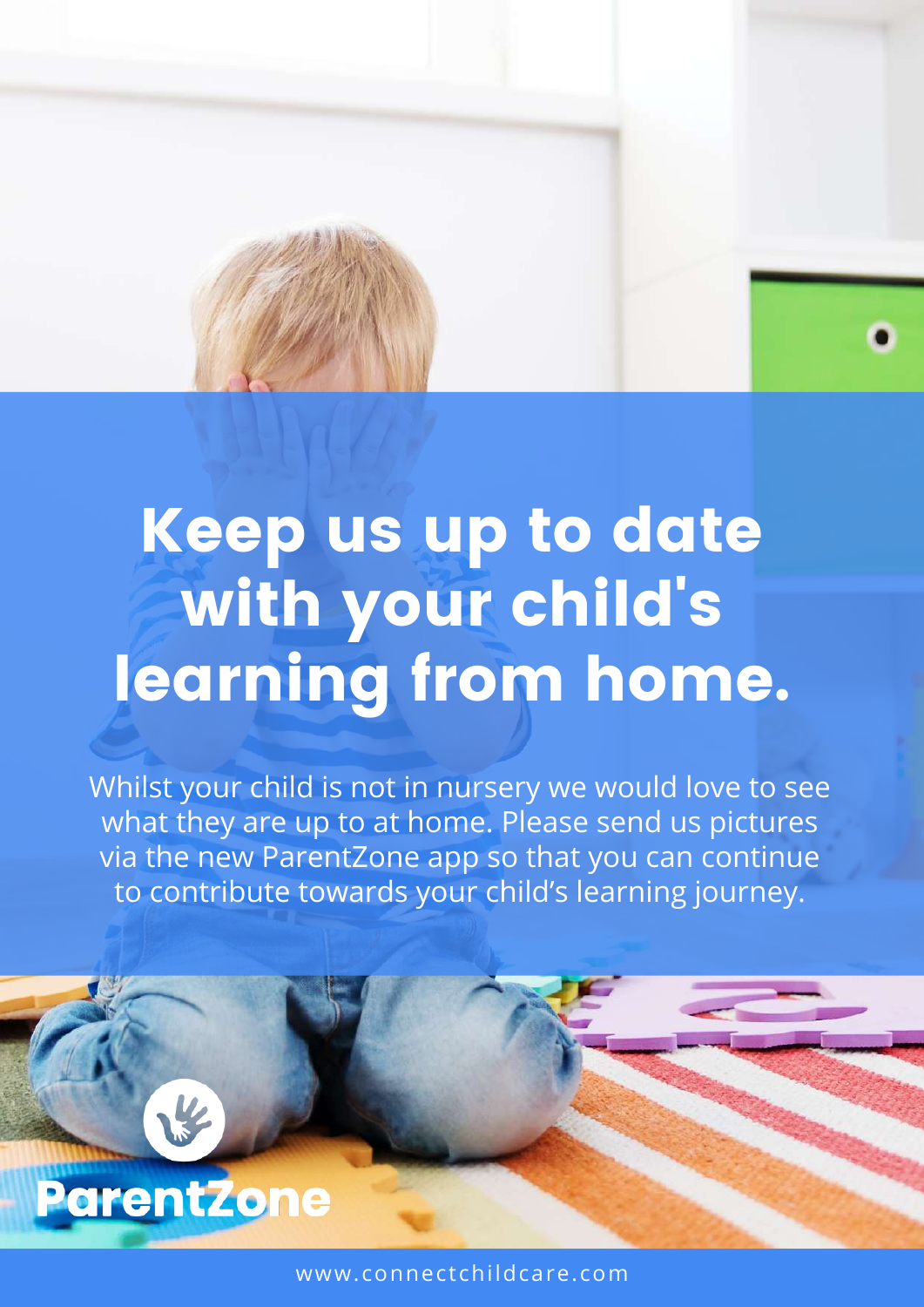# How to add observations from home...

**Work in partnership with us to give your child the best start in life. Communication is the Key.**

With ParentZone you can send us your comments on anything you see on your child's timeline and you can even upload your own photos from home to evidence their continued learning.

We want you to be involved in your child's learning journey. You've got the opportunity to contribute your own moments, noting down all the fun things you do at home with your children.

- To do this, click on the 'Add' button on the bottom right of the Timeline.
- Select the child (if you have more than one).
- Write some notes.
- Write what your child said in the 'Child's Voice' box (or leave blank if they didn't say anything).
- Click the add sign, this will give you the option to open your photo library or take a photo there and then.





- Select as many photos or videos as you would like and add your description into the notes section. Remember to click 'send to childcare provider'.
- This will then send to your child's Key Worker as a pending post. Once your Key Worker has published it you'll be able to see it in your child's Timeline.